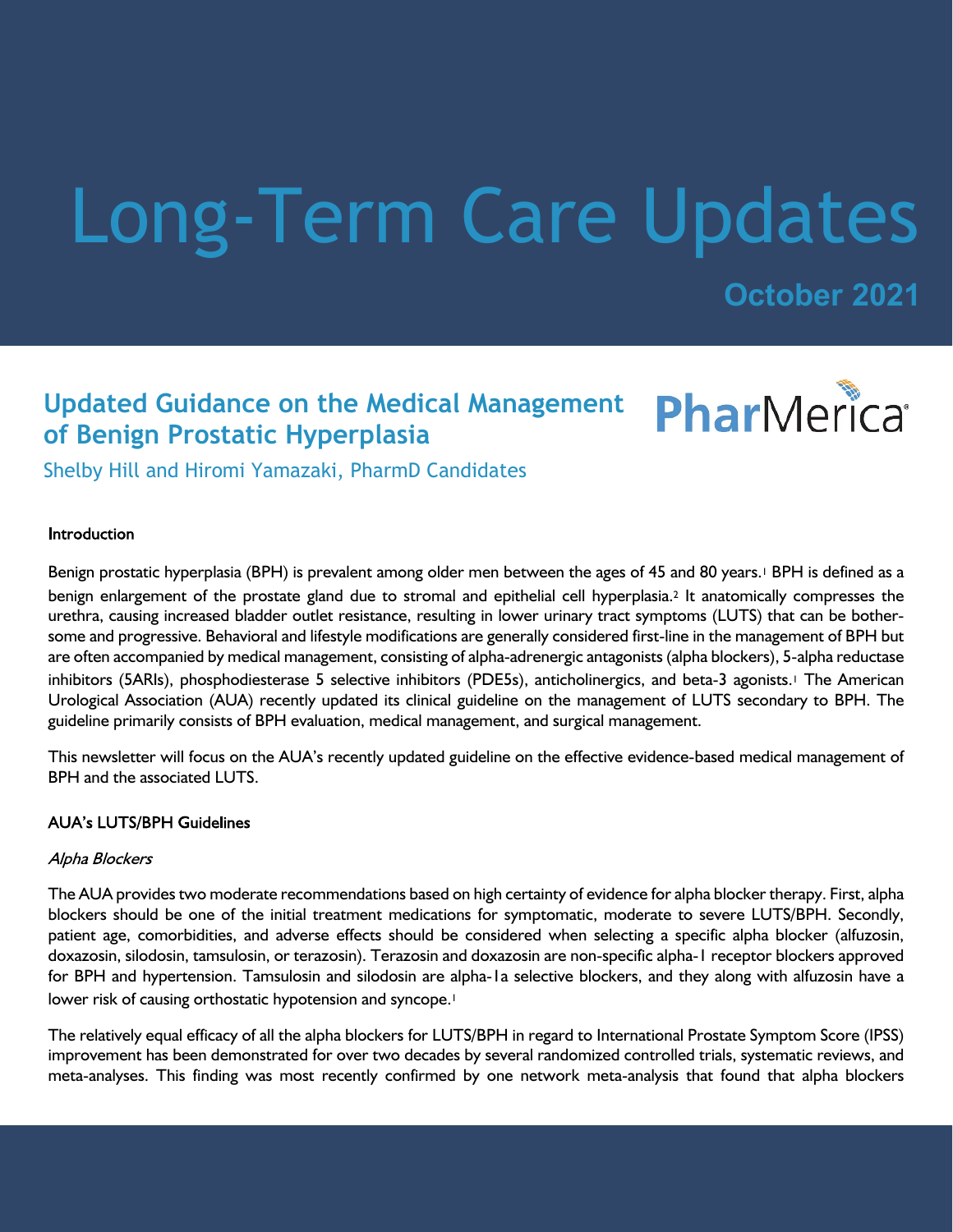increased IPSS by 4-7 points as compared to placebo. In terms of switching from one alpha blocker to another, patient characteristics and specific alpha blocker have not been shown to impact efficacy, so it is not advisable to switch from one alpha blocker to another unless patients cannot tolerate current alpha blocker therapy due to side effects.<sup>1</sup>

For patients already on antihypertensive medications or with orthostatic hypotension, an alpha-1a selective blocker is recommended for BPH treatment; however, these (tamsulosin and silodosin) are more likely to cause ejaculatory dysfunction which is a common reason for discontinuation amongst younger sexually active males. A clinical study by Hellstrom and Sikka demonstrated that tamsulosin significantly reduced ejaculate volume (-2.4  $\pm$  0.17mL) compared to alfuzosin (+0.3  $\pm$  0.18mL) or placebo. Thus, for younger sexually active men, selecting an alpha blocker with low risk for ejaculatory dysfunction is advisable (alfuzosin). Based on expert opinion, when considering initiation of alpha blocker therapy in patients interested in cataract surgery, the risks, such as intraoperative floppy iris syndrome (IFIS), associated with concomitant use of alpha blockers and cataract surgery should be relayed to patients, as delaying initiation of the alpha blocker to after surgery is recommended.<sup>1</sup>

#### 5ARIs

Based on moderate certainty of evidence 5ARIs are moderately recommended as a monotherapy option for the treatment of LUTS/BPH in patients with prostate volume sizes >30cc on imaging, prostate specific antigen (PSA) levels >1.5ng/dL, or a palpable prostate enlargement on a digital rectal exam. 5ARIs, including finasteride and dutasteride, exert their effects through decreased prostate tissue proliferation and increased atrophy and apoptosis which results in the prostate shrinking by 15% to 25% by 6 months. Smaller prostate size can greatly contribute to improved LUTS, but due to 5ARIs' mechanism of action, they should be reserved for patients with enlarged prostates or elevated PSA levels.<sup>1</sup>

The AUA also strongly recommends, based on high certainty of evidence, 5ARIs (as monotherapy or in combination with alpha blockers) as an appropriate treatment option in the prevention of LUTS/BPH progression and in reducing the risk of urinary retention and need for surgical intervention. Studies have shown finasteride and dutasteride to be more effective than placebo in managing LUTS, preventing BPH in adequately enlarged prostates, and lowering the risk for surgical interventions. While finasteride and dutasteride have distinct pharmacological differences, the guideline does not recommend a specific one over the other. Therefore, the choice between which agent to initiate should be based on patient specific parameters. Additionally, the onset of action for both agents is delayed, especially when compared to alpha blockers, so patients should be educated on the potential for a slow onset of symptom resolution. Moreover, the AUA moderately recommends that patients also be educated on the risks associated with 5ARIs prior to initiation, including sexual side effects, physical side effects, and prostate cancer risks. Sexual side effects of 5ARIs observed in clinical trials include gynecomastia, decreased libido, erectile dysfunction, and ejaculation disorders, with finasteride showing a more pronounced decline in overall sexual function compared to dutasteride. Anecdotal reports suggest a risk of developing "post-finasteride syndrome" which includes sexual, physical, and psychological side effects that seem to persist after discontinuation of finasteride therapy. However, the quality of these specific reports remains controversial. Studies also suggest that 5ARI therapy may put patients at a higher risk of developing high grade prostate cancer. Sarkar et al obtained records for 80,875 men with stage I-IV prostate cancer across 15 years and found that PSA levels were significantly higher in men on 5ARIs compared to men who were not at time of biopsy (13.5ng/mL vs. 6.4ng/mL; p<0.001). Additionally, compared to men not on 5ARI therapy, men on 5ARIs were significantly more likely to have Gleason grades of  $\geq$ 8, clinical stages  $\geq$ T3, and node positive metastatic cancer (p<0.001).<sup>1</sup>

### PDE5s

Regardless of the presence of erectile dysfunction (ED), the AUA moderately recommends, based on moderate certainty of evidence, tadalafil 5mg daily be discussed as a treatment option for LUTS/BPH.1 Although the exact mechanism of action of PDE5s in BPH is unclear, tadalafil selectively inhibits phosphodiesterase type 5, increasing cyclic guanosine monophosphate  $(cGMP)$  and causing smooth muscle relaxation.<sup>3</sup> Across ten studies  $(n=5,129)$ , the mean change in IPSS was found to be -1.74 points in favor of tadalafil (tadalafil -5.4 points vs. controls -3.5 points), and while tadalafil resulted in no difference in IPSS as compared to placebo, the percentage of patients who experienced a  $\geq$ 3 points change in IPSS revealed a relative effect (1.13-1.80). This implied that tadalafil likely increases the effect on IPSS compared to placebo and may be an appropriate BPH treatment option, especially in men with concomitant ED.1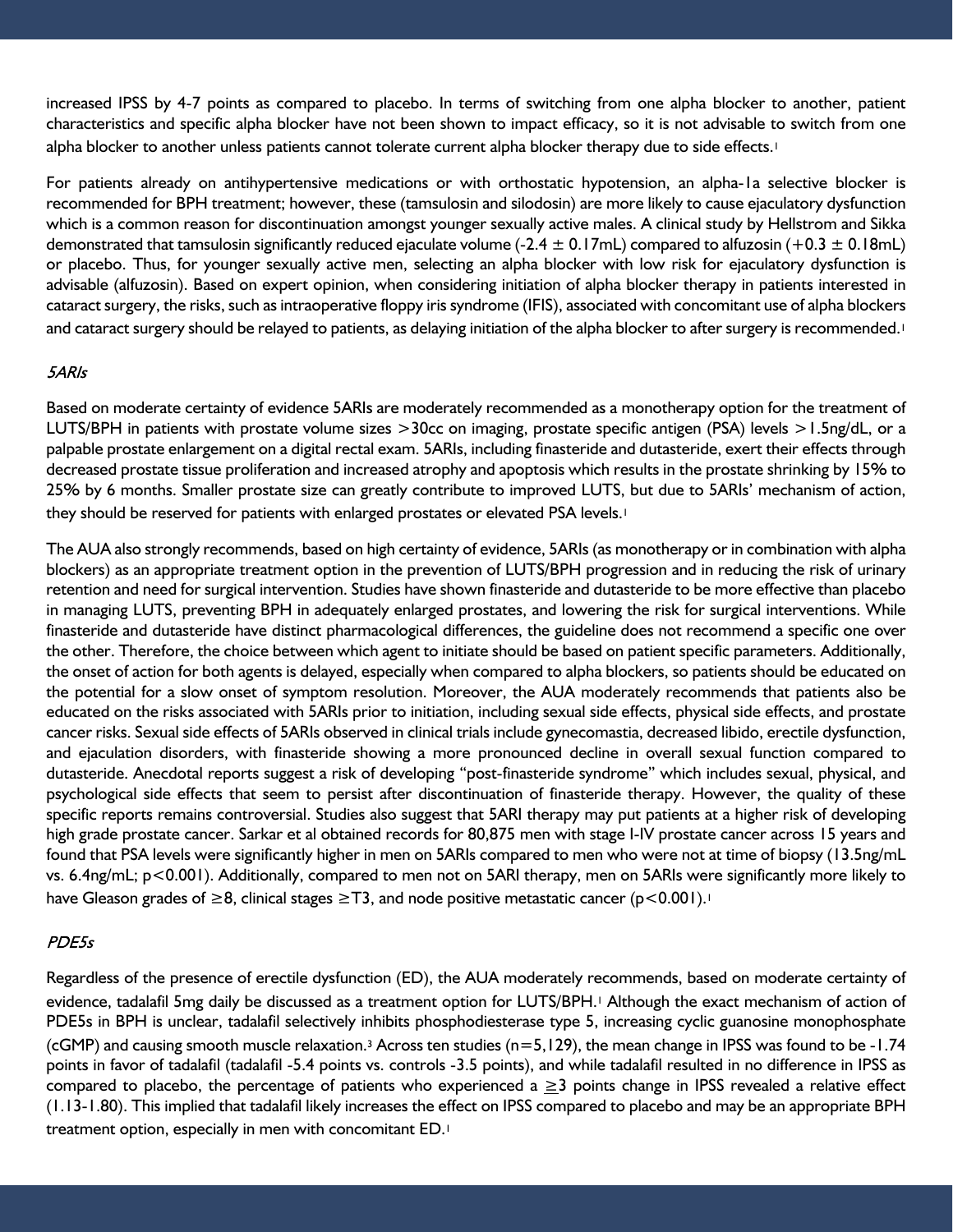## **Combination Therapy**

The AUA also addresses the use of combination therapy, and strongly recommends a 5-ARI in combination with an alpha blocker be considered for patients with LUTS who have enlarged prostates (prostate volume >30cc on imaging or palpable prostate enlargement on digital rectal exam) or elevated PSA levels (>1.5ng/dL). This is based on high certainty of evidence which found that combination therapy resulted in significant reductions in some clinical progression parameters, such as acute urinary retention, need for invasive therapy, symptom rate, and flow rate, when compared to monotherapy in patients with average or below average sized prostates. Additionally, larger prostate sizes and PSA levels correlated with more pronounced positive responses to combination therapy. It is important to note, however, that combination therapy, unsurprisingly, comes with higher risks for side effects compared to monotherapies.<sup>1</sup>

Patients who experience moderate to severe bladder storage impairment (presenting similar to overactive bladder symptoms) may be offered additional therapy with anticholinergic agents or beta-3 agonists. Conditional recommendations based on low certainty of evidence state that anticholinergic agents may be offered as either monotherapy or in combination with alpha blockers, or beta-3 agonists may be offered in combination with alpha blockers, as treatment options to patients with moderate to severe predominate storage LUTS. Anticholinergics used in combination with alpha blockers have been extensively studied but mostly in short term trials (<12 weeks), and the variable results among these studies makes determining definitive benefits of anticholinergics difficult. Thus, due to the potential for increased side effects with anticholinergics, it would be advisable to consider them as add on therapy only after alpha blockers alone have proven inadequate and the benefits outweigh the risks for individual patients. A safety trial involving tolterodine 2mg in patients with obstruction and over-activity found it to be associated with mild increases in post-void residual (PVR), mild decreases in bladder contractility, and no issues with urinary retention. Therefore, the effects of tolterodine may be beneficial in targeting urinary frequency symptoms in patients with BPH; however, PVR should be monitored both prior to initiating therapy and at follow-up. Regarding beta-3 agonists, they have yet to show significant improvements in LUTS when administered as monotherapy, but combination with an agent such as mirabegron alongside an alpha blocker may result in symptom improvement. Although, extensive research is still needed on this specific drug class combination.<sup>1</sup>

Lastly, while tadalafil 5mg daily should be considered as a treatment option for LUTS/BPH, it should not be used in combination with alpha blockers due to lack of benefit. This is a moderate recommendation based on low certainty of evidence. Studies have not shown that the combination is more beneficial than either agent as monotherapy, and together they can have a worsened side effect profile.<sup>1</sup>

### **Natural Products**

Dietary supplements make up most complementary and alternative medicine therapies used for BPH, usually extracts of plants (phytotherapy) used alone or in combination. Commonly used supplements include saw palmetto (most commonly used and studied), Pygeum africanum (extract of African plum tree), Hypoxis rooperi (South African star grass), Secale cereale (rye pollen), Urtica dioica (stinging nettle), and Cucurbita pepo (pumpkin seed), zinc, and selenium.<sup>1,2</sup> While the AUA's guideline does not provide a detailed discussion on the management of LUTS/BPH using natural products, they do state that while some supplements have been studied and marketed for BPH, overall study results, methods, and quality have varied. Therefore, their use is not currently advisable.<sup>1</sup>

### **Follow Up**

After initiation of LUTS/BPH medication therapy, the AUA recommends, based on clinical principle, that patients receive a follow-up evaluation in 4-12 weeks to assess effectiveness (utilizing the IPSS) and tolerability. Some medications, such as alpha blockers, beta-3 agonists, PDE5s, and anticholinergics, have a faster onset, so following up at 4 weeks would be appropriate; whereas patients on 5ARIs may experience a delayed onset of symptom relief, so follow up at 12 weeks or later may be more appropriate. Finally, based on expert opinion, patients who fail to adequately respond to medical management, including those with persistent or non-improving symptoms or who encounter issues with tolerability, should consider alternative therapies. This may include switching drug classes entirely if no response is seen, adding on additional medications for partial responses, or surgical management.<sup>1</sup>